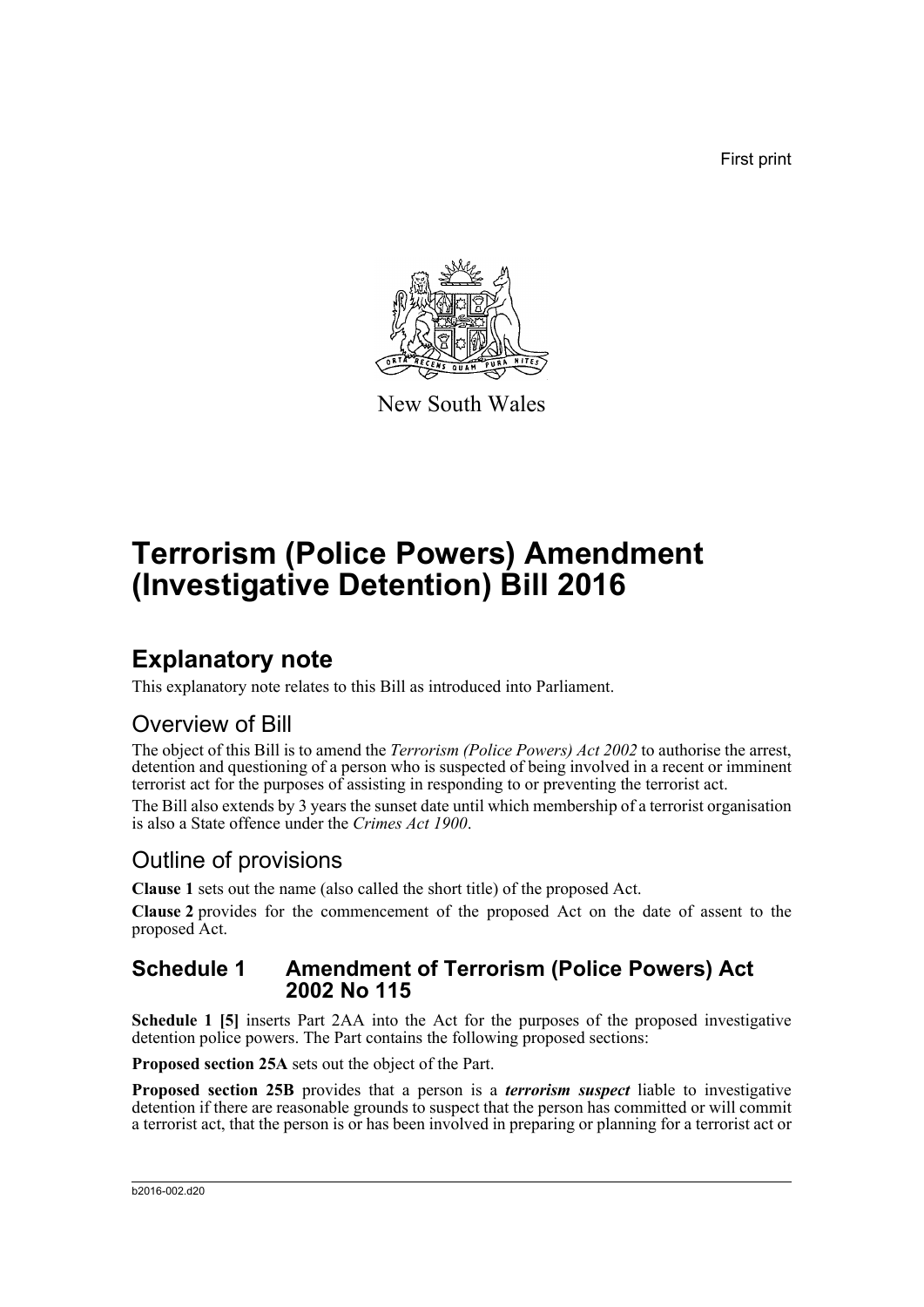that the person possesses a thing that is connected with the commission of, or the preparation or planning for, a terrorist act. It does not matter that the identity of the person who will commit the terrorist act, the kind of terrorist act, or the place or time when the terrorist act will be committed, is not known.

**Proposed section 25C** defines *investigative detention* as the detention of a terrorism suspect for investigation into a past or future terrorist act for the purposes of assisting in responding to or preventing the terrorist act. There is no obligation, in the case of investigative detention, for the terrorism suspect to be charged with an offence and taken before a court or authorised officer as soon as practicable to be dealt with according to law.

**Proposed section 25D** contains general definitions for the purposes of the Part. In particular, *senior police officer* is defined as the Commissioner of Police, a Deputy Commissioner of Police or any other police officer of or above the rank of Superintendent.

**Proposed section 25E** authorises a police officer, without a warrant, to arrest a terrorism suspect for the purpose of investigative detention if:

- (a) the terrorist act concerned occurred in the last 28 days, or
- (b) the police officer has reasonable grounds to suspect that the terrorist act concerned could occur at some time in the next 14 days,

and the police officer is satisfied that the investigative detention will substantially assist in responding to or preventing the terrorist act.

The proposed section also provides for investigative detention to be discontinued on the expiry of the maximum period of detention authorised by the Part or if the police officer in charge of the investigation (or a senior police officer reviewing the detention) is not satisfied that the person is a terrorism suspect or is not satisfied that continuing the investigative detention will substantially assist in responding to or preventing a terrorist act. A senior police officer who is not involved in the investigation is to carry out a review on, and every 12 hours after, the arrest of the terrorism suspect.

**Proposed section 25F** provides that a person under 14 years of age cannot be arrested for the purpose of investigative detention or kept in detention.

**Proposed section 25G** provides for the questioning of a terrorism suspect during investigative detention in relation to any recent or imminent terrorist act or to certain other offences. The terrorism suspect is to be given the opportunity to rest for a continuous period of at least 8 hours in any period of 24 hours of detention and to have reasonable breaks during any period of questioning (unless there are exceptional circumstances).

**Proposed section 25H** sets out the maximum period that a terrorism suspect can be subject to investigative detention. The terrorism suspect can be detained without a detention warrant for a maximum period of 4 days, but the maximum period may be extended by a detention warrant issued by a Judge of the Supreme Court so long as the maximum period does not exceed 14 days after the terrorism suspect was arrested.

**Proposed section 25I** deals with the issue of a detention warrant by a Judge of the Supreme Court on the application of a police officer who is authorised by a senior police officer to make the application. The terrorism suspect, or his or her legal representative, may make representations to the Judge about the application. The Judge may issue the detention warrant (extending the maximum period of detention by a period not exceeding 7 days at any one time) if the Judge is satisfied that:

- (a) the investigation is being conducted diligently and without unnecessary delay, and
- (b) there are reasonable grounds for suspecting that the person continues to be a terrorism suspect, and
- (c) there are reasonable grounds for suspecting that any future terrorist act concerned could occur at some time in the next 14 days (or so occur if the terrorism suspect is released from detention), and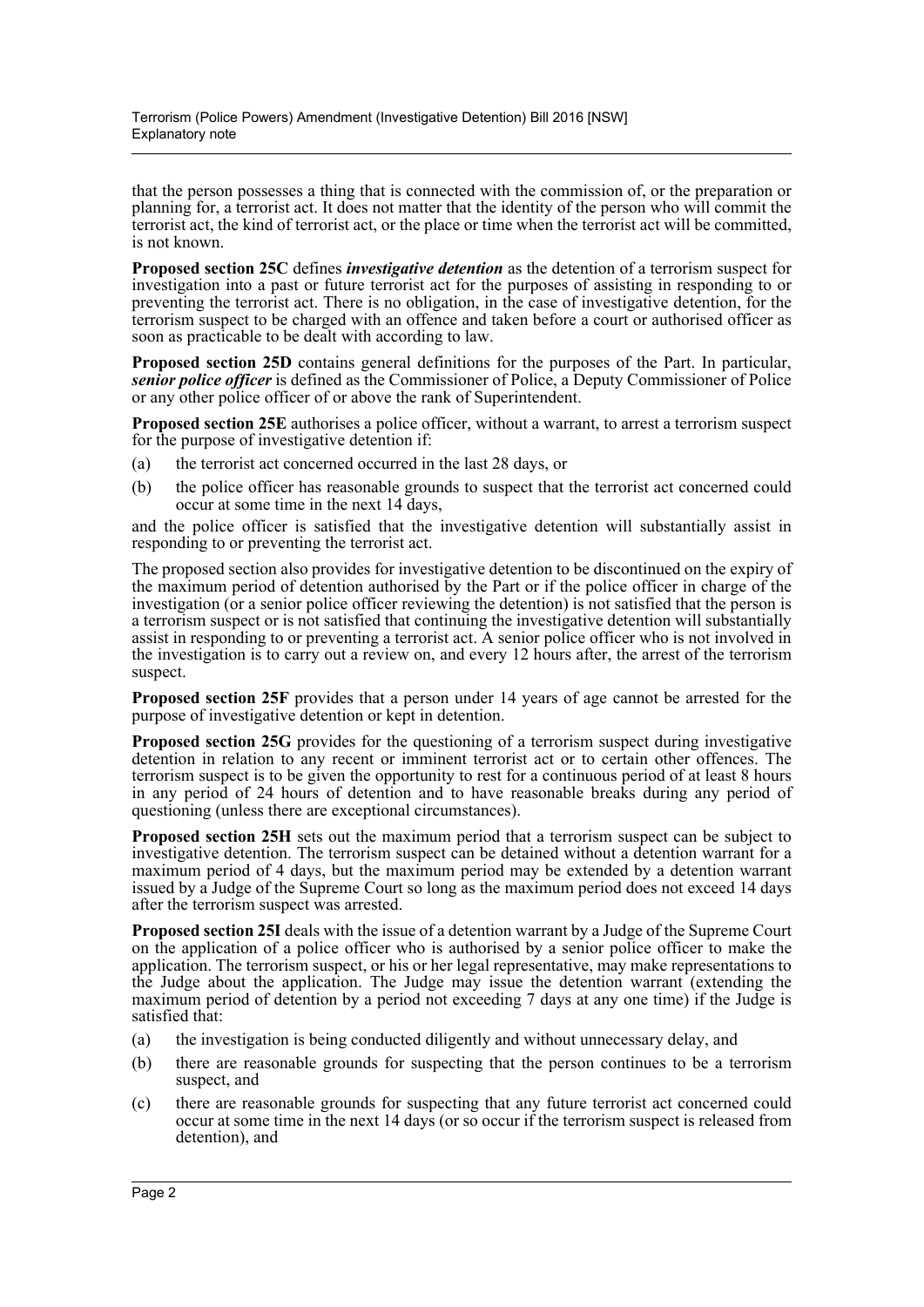(d) the extension will substantially assist in responding to or preventing the terrorist act concerned.

**Proposed section 25J** makes provision with respect to the issue of detention warrants, including for applications for warrants in person or by telephone and for the verification of information provided to the Judge on oath or affirmation or by affidavit.

**Proposed section 25K** enables the Judge to whom an application for a detention warrant is made to determine that particular information provided to the Judge by a police officer is criminal intelligence. Any such criminal intelligence may be relied on by the Judge to determine the application for the detention warrant but is not to be disclosed to the terrorism suspect, his or her legal representative or to any other person.

**Proposed section 25L** enables police officers to monitor contact with a detained terrorism suspect by family members and others (other than the legal representative of the suspect). The provisions are similar to those that apply to preventative detention under the Act.

**Proposed section 25M** authorises a Judge of the Supreme Court to make a prohibited contact direction under which the terrorism suspect may be prevented, while under investigative detention, from contacting any particular person (including a particular legal representative of the suspect). The direction is similar to a prohibited contact order that may be made in relation to preventative detention under the Act.

**Proposed section 25N** authorises regulations to provide additional safeguards for terrorism suspects under investigative detention. Those safeguards would be additional to the standard safeguards applied under proposed section 25O, including the standard special safeguards that apply to children and other vulnerable persons.

**Proposed section 25O** deals with the application to investigative detention of other police powers legislation relating to arrest and detention of persons suspected of committing offences and to the forensic testing of those suspects. In particular, the proposed section applies general statutory police safeguards that relate to arrest and related detention powers.

**Proposed section 25P** provides for the annual reports and information that are to be provided by the Commissioner of Police to the Police Minister and the Attorney General about the exercise by police officers of powers relating to investigative detention.

**Proposed section 25Q** requires the Minister to review provisions of the Part relating to investigative detention after 3 years and report to Parliament on the outcome of the review.

**Schedule 1 [2]** makes a consequential change to the provisions of Part 2 of the Act that authorise special police powers to search persons, vehicles or areas that are the target of the authorisation to respond to or prevent an imminent terrorist act. Consistently with the test for the proposed investigative detention police powers, the amendment provides that a terrorist act is imminent if it could occur at some time in the next 14 days instead of in the near future.

**Schedule 1 [6]** makes a similar consequential change to the provisions of Part 2A of the Act that authorise the Supreme Court to make preventative detention orders to prevent imminent terrorist acts occurring. Consistently with the test for the proposed investigative detention police powers, the amendment provides that a terrorist act is imminent if it could occur at some time in the next 14 days instead of being required to be imminent and, in any event, expected to occur at some time in the next 14 days.

**Schedule 1 [4]** omits provisions in Part 2 of the Act relating to the appointment of Commonwealth and inter-State police officers as recognised law enforcement officers authorised to exercise police powers under Part 2 that are now redundant following the enactment of general provisions relating to recognised law enforcement officers in Part 10B of the *Police Act 1990*. **Schedule [1]** and **[3]** make consequential amendments.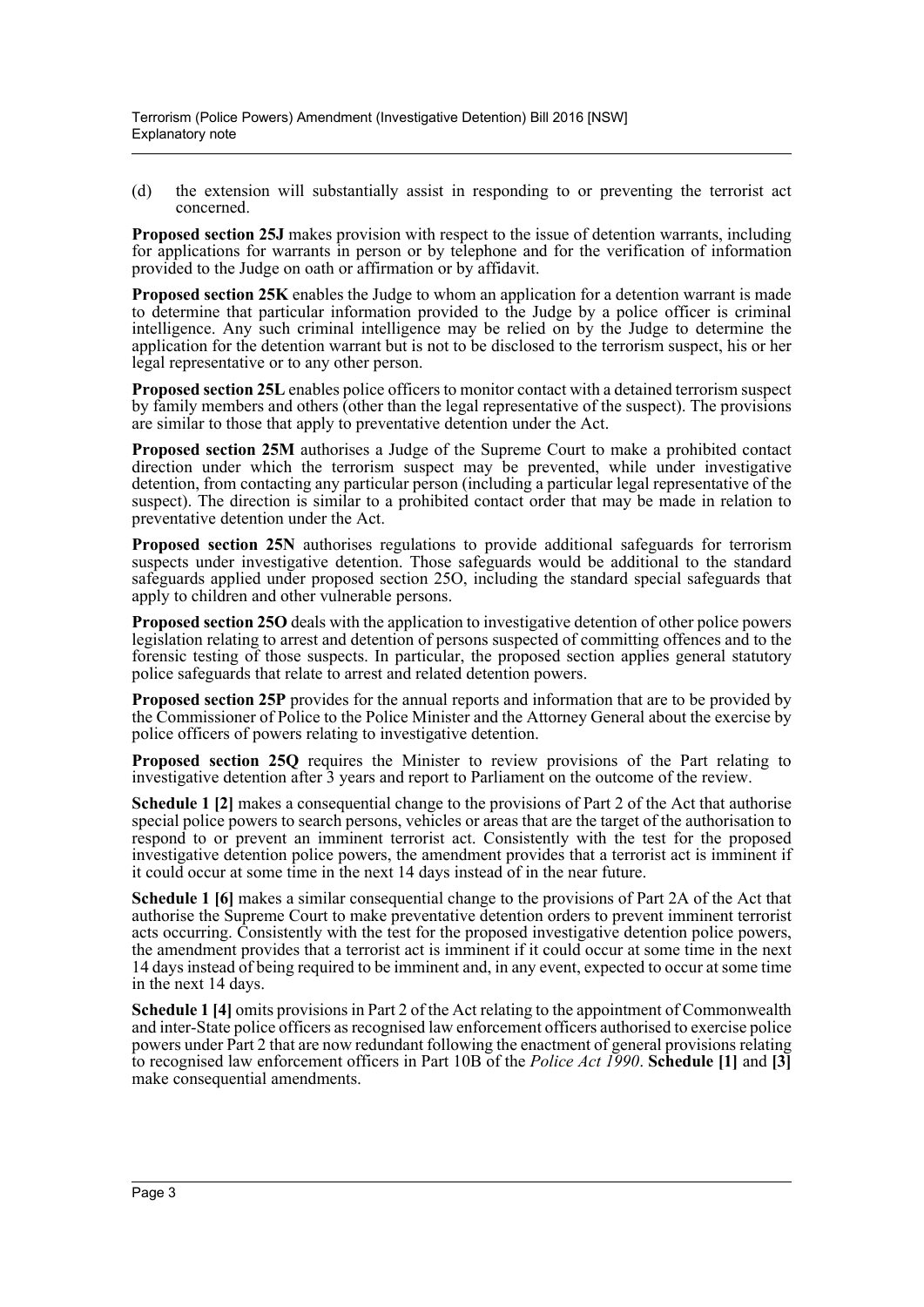### **Schedule 2 Amendment of Crimes Act 1900 No 40**

The Schedule amends section 310L of the Act to extend the sunset date until which membership of a terrorist organisation is also a State offence under the Act from 13 September 2016 to 13 September 2019. The similar Commonwealth offence is contained in section 102.3 of the Criminal Code of the Commonwealth.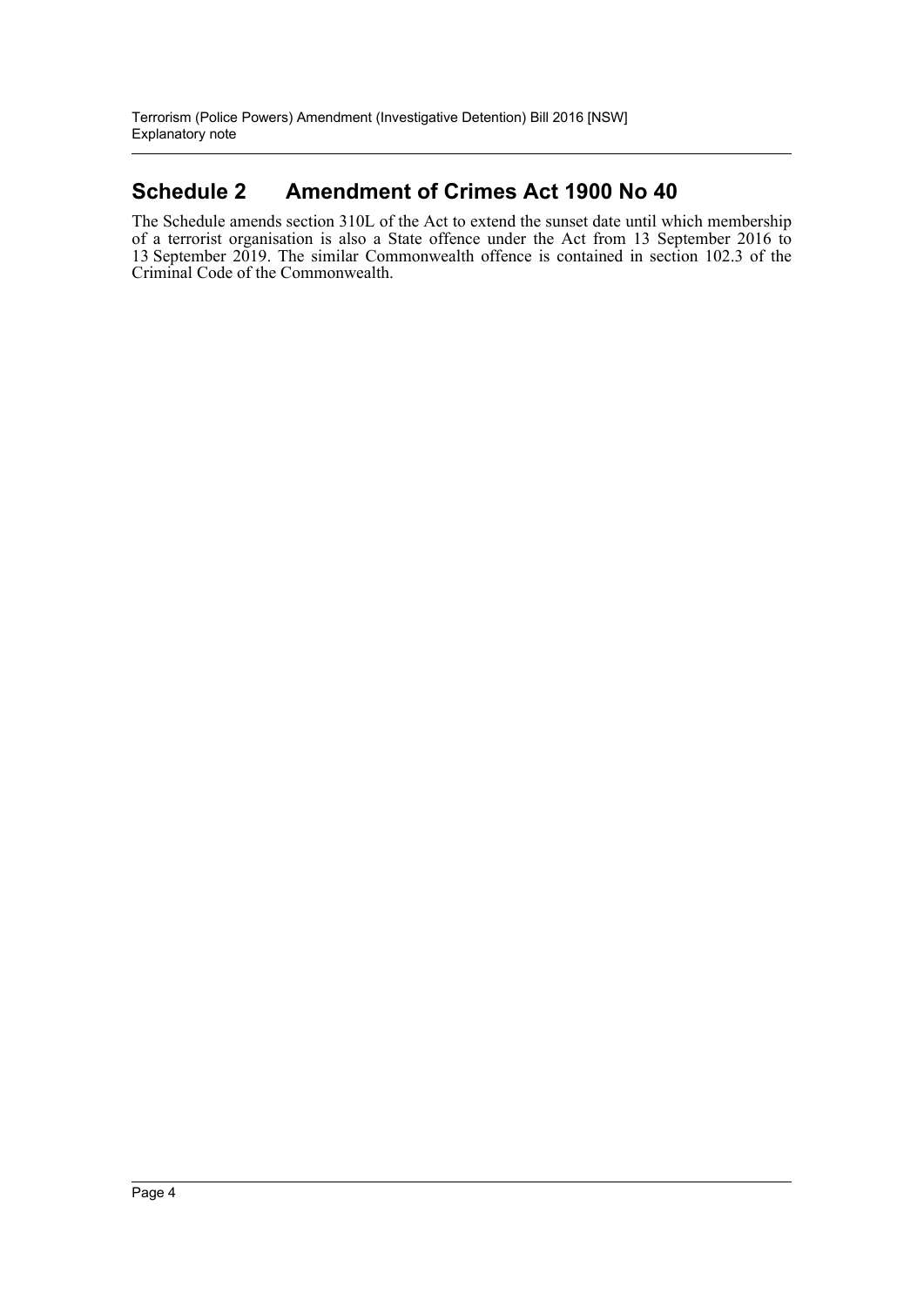First print



New South Wales

# **Terrorism (Police Powers) Amendment (Investigative Detention) Bill 2016**

## **Contents**

|            |                                                        | Page |
|------------|--------------------------------------------------------|------|
|            | Name of Act                                            |      |
|            | Commencement                                           | ົ    |
| Schedule 1 | Amendment of Terrorism (Police Powers) Act 2002 No 115 |      |
| Schedule 2 | Amendment of Crimes Act 1900 No 40                     | 12   |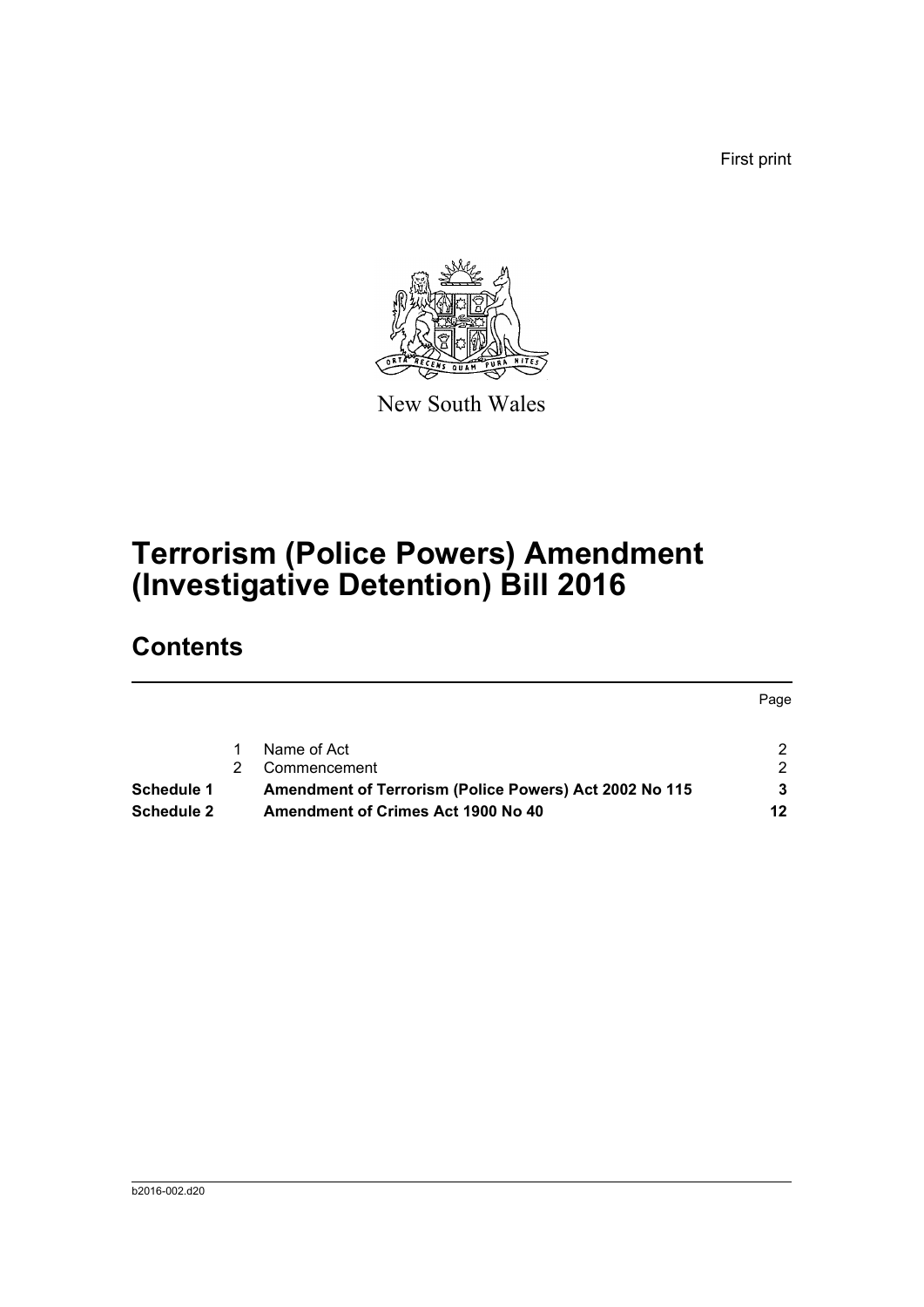

New South Wales

# **Terrorism (Police Powers) Amendment (Investigative Detention) Bill 2016**

No , 2016

### **A Bill for**

An Act to amend the *Terrorism (Police Powers) Act 2002* to authorise the arrest, detention and questioning of terrorism suspects for the purposes of assisting in responding to or preventing recent or imminent terrorist acts; to amend the *Crimes Act 1900* to continue the operation of the offence of being a member of a terrorist organisation; and for other purposes.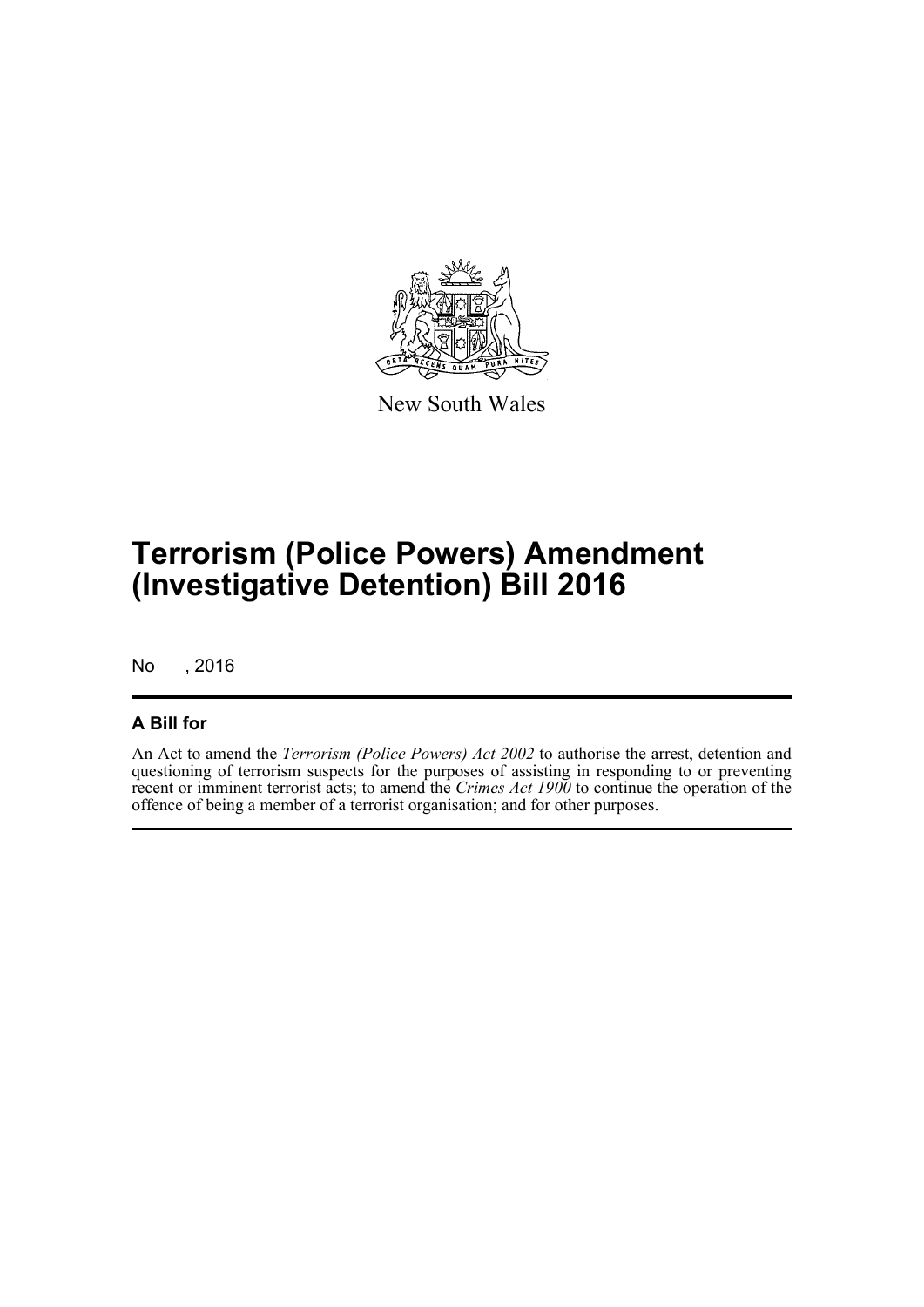<span id="page-6-1"></span><span id="page-6-0"></span>

| The Legislature of New South Wales enacts:                                                    | 1             |
|-----------------------------------------------------------------------------------------------|---------------|
| Name of Act                                                                                   | $\mathcal{P}$ |
| This Act is the Terrorism (Police Powers) Amendment (Investigative Detention)<br>Act $2016$ . | 3             |
| <b>Commencement</b>                                                                           | 5             |
| This Act commences on the date of assent to this Act.                                         | 6             |
|                                                                                               |               |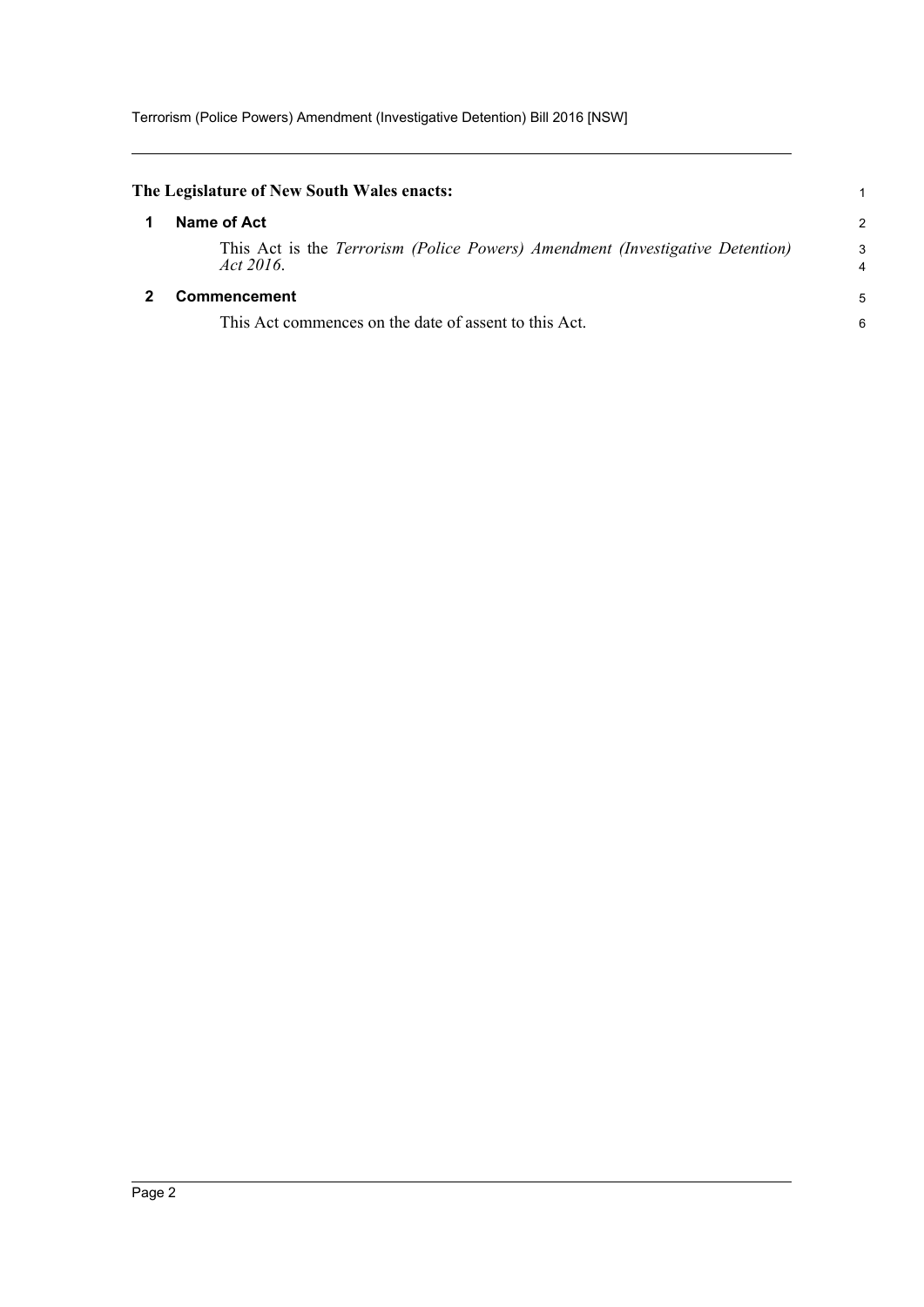<span id="page-7-0"></span>

| <b>Schedule 1</b> |                                                                                                                  |                  | <b>Amendment of Terrorism (Police Powers) Act</b><br>2002 No 115 | $\mathbf{1}$<br>$\overline{2}$                                                                                                                                                                                                                           |                  |  |
|-------------------|------------------------------------------------------------------------------------------------------------------|------------------|------------------------------------------------------------------|----------------------------------------------------------------------------------------------------------------------------------------------------------------------------------------------------------------------------------------------------------|------------------|--|
| [1]               |                                                                                                                  |                  |                                                                  | <b>Section 4B Interpretation</b>                                                                                                                                                                                                                         | 3                |  |
|                   |                                                                                                                  |                  |                                                                  | Omit the definition of <i>recognised law enforcement officer</i> from section 4B (1).                                                                                                                                                                    | 4                |  |
| [2]               |                                                                                                                  |                  |                                                                  | Section 5 Authorisation of special powers to prevent terrorist acts                                                                                                                                                                                      | 5                |  |
|                   | Omit "there is a threat of a terrorist act occurring in the near future" from section 5 (a).                     |                  |                                                                  |                                                                                                                                                                                                                                                          |                  |  |
|                   | Insert instead "a terrorist act could occur at some time in the next 14 days".                                   |                  |                                                                  |                                                                                                                                                                                                                                                          |                  |  |
| $[3]$             |                                                                                                                  | Section 14, note |                                                                  |                                                                                                                                                                                                                                                          | 8                |  |
|                   |                                                                                                                  |                  |                                                                  | Omit "recognised law enforcement officer as referred to in Division 4".                                                                                                                                                                                  | $\boldsymbol{9}$ |  |
|                   | Insert instead "recognised law enforcement officer as referred to in Part 10B of the <i>Police</i><br>Act 1990". |                  |                                                                  |                                                                                                                                                                                                                                                          |                  |  |
| [4]               |                                                                                                                  |                  |                                                                  | Part 2, Division 4 Recognised law enforcement officers                                                                                                                                                                                                   | 12               |  |
|                   |                                                                                                                  |                  | Omit the Division.                                               |                                                                                                                                                                                                                                                          | 13               |  |
| [5]               | Part 2AA                                                                                                         |                  |                                                                  |                                                                                                                                                                                                                                                          | 14               |  |
|                   |                                                                                                                  |                  | Insert after Part 2:                                             |                                                                                                                                                                                                                                                          | 15               |  |
|                   |                                                                                                                  |                  |                                                                  | Part 2AA Investigative detention powers                                                                                                                                                                                                                  | 16               |  |
|                   | <b>25A</b><br><b>Object of Part</b>                                                                              |                  |                                                                  |                                                                                                                                                                                                                                                          | 17               |  |
|                   |                                                                                                                  |                  |                                                                  | The object of this Part is to authorise the arrest, detention and questioning of a<br>person who is suspected of being involved in a recent or imminent terrorist act<br>for the purposes of assisting in responding to or preventing the terrorist act. | 18<br>19<br>20   |  |
|                   | 25B                                                                                                              |                  |                                                                  | <b>Meaning of "terrorism suspect"</b>                                                                                                                                                                                                                    | 21               |  |
|                   |                                                                                                                  | (1)              |                                                                  | For the purposes of this Part, a person is a <i>terrorism suspect</i> if there are<br>reasonable grounds for suspecting that:                                                                                                                            | 22<br>23         |  |
|                   |                                                                                                                  |                  | (a)                                                              | the person has committed or will commit a terrorist act, or                                                                                                                                                                                              | 24               |  |
|                   |                                                                                                                  |                  | (b)                                                              | the person is or has been involved in preparing or planning for a terrorist<br>act, or                                                                                                                                                                   | 25<br>26         |  |
|                   |                                                                                                                  |                  |                                                                  | (c) the person possesses a thing that is connected with the commission of,<br>or the preparation or planning for, a terrorist act.                                                                                                                       | 27<br>28         |  |
|                   |                                                                                                                  | (2)              |                                                                  | This section extends to a future terrorist act even if any of the following has<br>not been identified:                                                                                                                                                  | 29<br>30         |  |
|                   |                                                                                                                  |                  | (a)                                                              | the identity of the persons who will commit the terrorist act,                                                                                                                                                                                           | 31               |  |
|                   |                                                                                                                  |                  | (b)                                                              | the kind of terrorist act that will be committed,                                                                                                                                                                                                        | 32               |  |
|                   |                                                                                                                  |                  | (c)                                                              | the place where or the time when the terrorist act will be committed.                                                                                                                                                                                    | 33               |  |
|                   |                                                                                                                  | (3)              |                                                                  | This section extends to terrorist acts committed, and acts done in preparation<br>or planning for terrorist acts, before the commencement of this Part.                                                                                                  | 34<br>35         |  |
|                   | <b>25C</b>                                                                                                       |                  |                                                                  | Meaning of "investigative detention"                                                                                                                                                                                                                     | 36               |  |
|                   |                                                                                                                  | (1)              |                                                                  | For the purposes of this Part, <i>investigative detention</i> is the detention of a<br>terrorism suspect for investigation into a past or future terrorist act for the<br>purposes of assisting in responding to or preventing the terrorist act.        | 37<br>38<br>39   |  |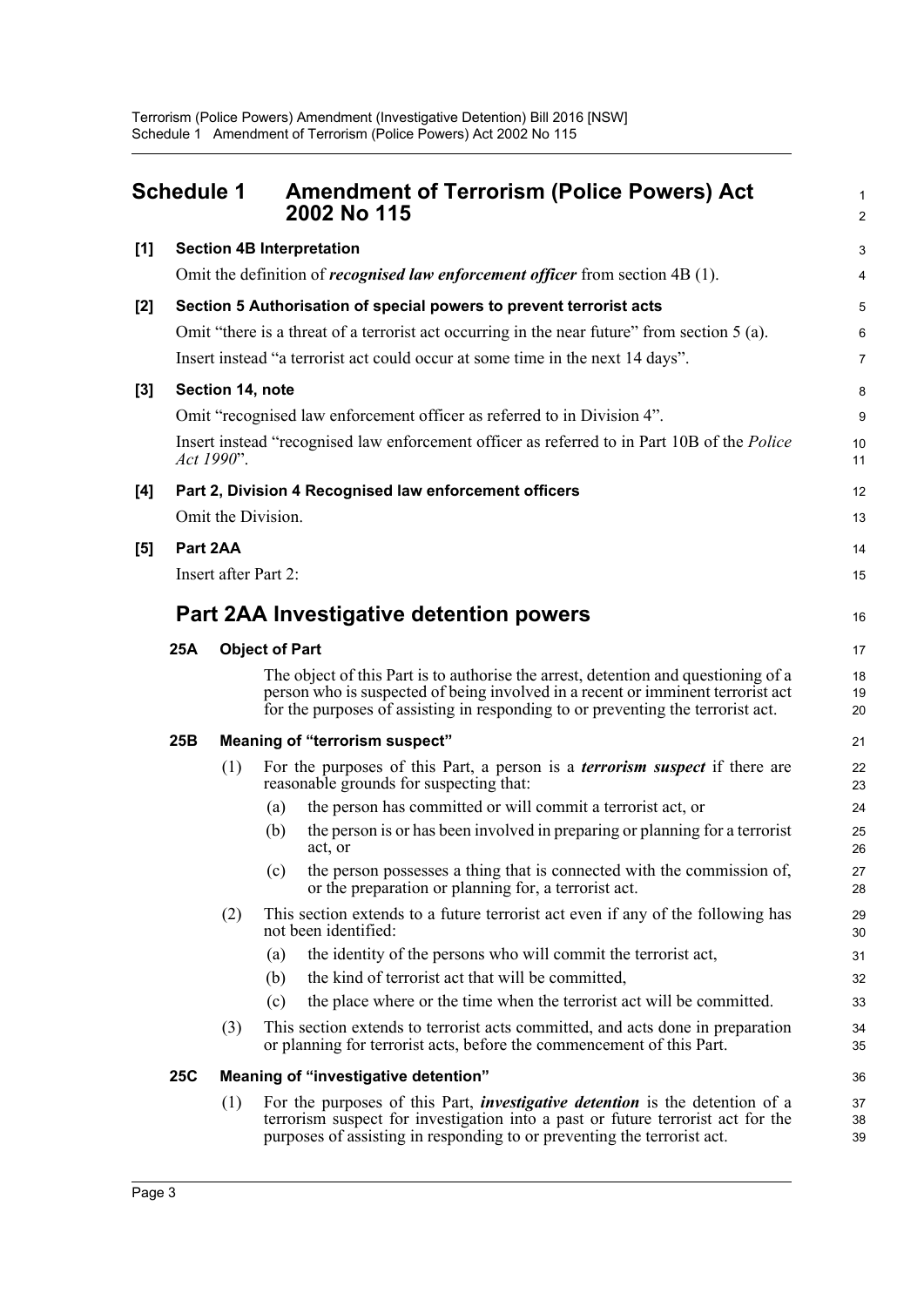|     |     | prosecuting the persons involved in committing the terrorist act and<br>preventing those persons and their associates from committing further terrorist<br>acts.                                                                                                                                                                                                   | $\overline{\mathbf{c}}$<br>3<br>4 |  |  |  |
|-----|-----|--------------------------------------------------------------------------------------------------------------------------------------------------------------------------------------------------------------------------------------------------------------------------------------------------------------------------------------------------------------------|-----------------------------------|--|--|--|
|     | (3) | A police officer who arrests a terrorism suspect for the purpose of<br>investigative detention under this Part is not under an obligation to take the<br>suspect before a court or an authorised officer (within the meaning of the Law<br><i>Enforcement (Powers and Responsibilities) Act 2002)</i> as soon as practicable<br>to be dealt with according to law. | 5<br>6<br>7<br>8<br>9             |  |  |  |
| 25D |     | <b>Other definitions</b>                                                                                                                                                                                                                                                                                                                                           | 10                                |  |  |  |
|     |     | In this Part:                                                                                                                                                                                                                                                                                                                                                      | 11                                |  |  |  |
|     |     | <i>day</i> means a period of 24 hours.                                                                                                                                                                                                                                                                                                                             | 12                                |  |  |  |
|     |     | <i>detention warrant</i> means a warrant issued by an eligible Judge under this Part<br>that extends the maximum period of investigative detention of a terrorism<br>suspect.                                                                                                                                                                                      | 13<br>14<br>15                    |  |  |  |
|     |     | eligible Judge means a Judge of the Supreme Court authorised to issue a<br>covert search warrant under Part 3, but does not include any such Judge who<br>has revoked consent to exercising functions under this Part by notice in writing<br>to the Attorney General.                                                                                             | 16<br>17<br>18<br>19              |  |  |  |
|     |     | senior police officer means the Commissioner of Police, a Deputy<br>Commissioner of Police or any other police officer of or above the rank of<br>Superintendent.                                                                                                                                                                                                  | 20<br>21<br>22                    |  |  |  |
|     |     | <i>telephone</i> includes fax, email or other electronic communication.                                                                                                                                                                                                                                                                                            | 23                                |  |  |  |
| 25E |     | Power to arrest terrorism suspects for investigative detention                                                                                                                                                                                                                                                                                                     |                                   |  |  |  |
|     | (1) | A police officer may, without a warrant, arrest a terrorism suspect for the<br>purpose of investigative detention under this Part if:                                                                                                                                                                                                                              | 25<br>26                          |  |  |  |
|     |     | (a)<br>the terrorist act concerned occurred in the last 28 days, or                                                                                                                                                                                                                                                                                                | 27                                |  |  |  |
|     |     | (b)<br>the police officer has reasonable grounds to suspect that the terrorist act<br>concerned could occur at some time in the next 14 days,                                                                                                                                                                                                                      | 28<br>29                          |  |  |  |
|     |     | and the police officer is satisfied that the investigative detention will<br>substantially assist in responding to or preventing the terrorist act.                                                                                                                                                                                                                | 30<br>31                          |  |  |  |
|     | (2) | A police officer may also arrest a terrorism suspect for the purpose of<br>investigative detention under this Part if directed to do so by another police<br>officer. That other police officer is not to give such a direction unless that other<br>police officer may lawfully arrest the person without a warrant under this<br>section                         | 32<br>33<br>34<br>35<br>36        |  |  |  |
|     | (3) | A terrorism suspect is subject to investigative detention under this Part only if:                                                                                                                                                                                                                                                                                 | 37                                |  |  |  |
|     |     | the police officer informs the terrorism suspect at the time of arrest that<br>(a)<br>the terrorism suspect is being arrested for the purpose of investigative<br>detention under this Part, and                                                                                                                                                                   | 38<br>39<br>40                    |  |  |  |
|     |     | the arrest has not been discontinued.<br>(b)                                                                                                                                                                                                                                                                                                                       | 41                                |  |  |  |
|     | (4) | A police officer may discontinue an arrest under this section at any time.                                                                                                                                                                                                                                                                                         | 42                                |  |  |  |
|     | (5) | An arrest under this section must be discontinued:                                                                                                                                                                                                                                                                                                                 | 43                                |  |  |  |
|     |     | on the expiry of the maximum period of investigative detention under<br>(a)<br>this Part, or                                                                                                                                                                                                                                                                       | 44<br>45                          |  |  |  |
|     |     | as soon as practicable after the police officer in charge of the<br>(b)<br>investigation of the terrorism suspect ceases to be satisfied that the                                                                                                                                                                                                                  | 46<br>47                          |  |  |  |

(2) In this Part, *responding* to a terrorist act includes apprehending and

1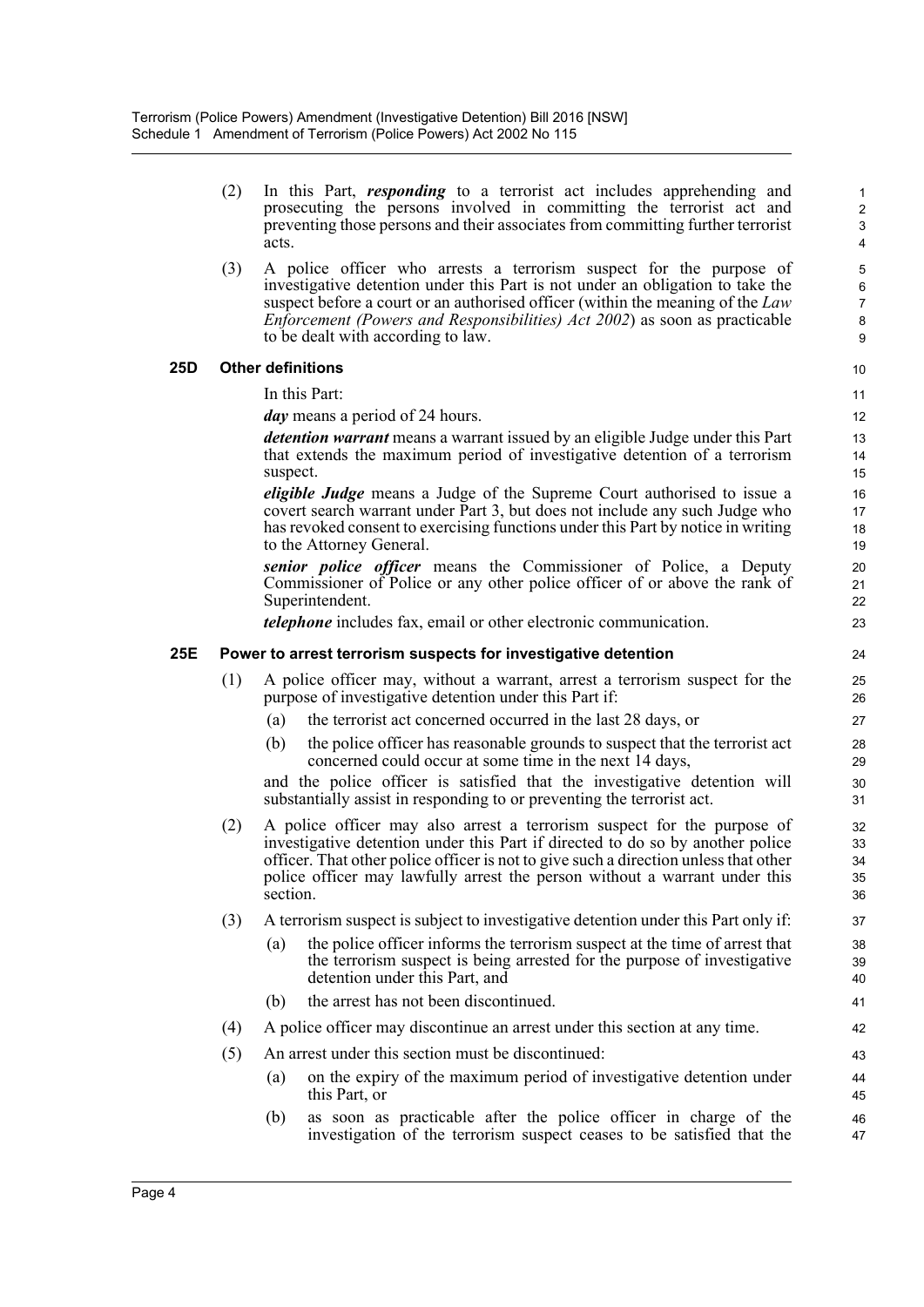|     |     | person is a terrorism suspect or ceases to be satisfied that continuing the<br>investigative detention will substantially assist in responding to or<br>preventing a terrorist act, or                                                                                                                                                                                                                                                                                                         | $\mathbf{1}$<br>$\boldsymbol{2}$<br>3                                   |
|-----|-----|------------------------------------------------------------------------------------------------------------------------------------------------------------------------------------------------------------------------------------------------------------------------------------------------------------------------------------------------------------------------------------------------------------------------------------------------------------------------------------------------|-------------------------------------------------------------------------|
|     |     | if, following a review by a senior police officer under subsection (6), the<br>(c)<br>senior police officer is satisfied that there are no reasonable grounds to<br>suspect that the person is a terrorism suspect or is satisfied that there are<br>no reasonable grounds to suspect that continuing the investigative<br>detention will substantially assist in responding to or preventing a                                                                                                | $\overline{\mathbf{4}}$<br>$\sqrt{5}$<br>$\,6\,$<br>$\overline{7}$<br>8 |
|     |     | terrorist act.                                                                                                                                                                                                                                                                                                                                                                                                                                                                                 | 9                                                                       |
|     | (6) | A senior police officer is to review whether an investigative detention under<br>this Part should be continued:                                                                                                                                                                                                                                                                                                                                                                                | 10<br>11                                                                |
|     |     | as soon as practicable after the terrorism suspect is arrested, and<br>(a)                                                                                                                                                                                                                                                                                                                                                                                                                     | 12                                                                      |
|     |     | (b)<br>every 12 hours after the arrest of the terrorism suspect.                                                                                                                                                                                                                                                                                                                                                                                                                               | 13                                                                      |
|     |     | The senior police officer who conducts the review cannot be a police officer<br>who is in charge of, or involved in the conduct of, the investigation.                                                                                                                                                                                                                                                                                                                                         | 14<br>15                                                                |
|     | (7) | A terrorism suspect cannot be arrested under this section on more than<br>1 occasion in connection with the same terrorist act.                                                                                                                                                                                                                                                                                                                                                                | 16<br>17                                                                |
|     | (8) | However, subsection (7) does not prevent a further arrest under this section in                                                                                                                                                                                                                                                                                                                                                                                                                | 18                                                                      |
|     |     | reliance on information obtained after the end of the earlier period of<br>investigative detention. In that case, the maximum period of investigative                                                                                                                                                                                                                                                                                                                                          | 19<br>20                                                                |
|     |     | detention cannot exceed 24 hours unless authorised by a detention warrant.                                                                                                                                                                                                                                                                                                                                                                                                                     | 21                                                                      |
| 25F |     | No investigative detention of person under 14 years of age                                                                                                                                                                                                                                                                                                                                                                                                                                     | 22                                                                      |
|     | (1) | A person under 14 years of age cannot be arrested or kept in investigative<br>detention under this Part.                                                                                                                                                                                                                                                                                                                                                                                       | 23<br>24                                                                |
|     | (2) | If:                                                                                                                                                                                                                                                                                                                                                                                                                                                                                            | 25                                                                      |
|     |     | a person is under investigative detention, and<br>(a)                                                                                                                                                                                                                                                                                                                                                                                                                                          | 26                                                                      |
|     |     | the police officer in charge of the investigation is satisfied on reasonable<br>(b)<br>grounds that the person is under 14 years of age,                                                                                                                                                                                                                                                                                                                                                       | 27<br>28                                                                |
|     |     | the police officer must discontinue the arrest as soon as practicable.                                                                                                                                                                                                                                                                                                                                                                                                                         | 29                                                                      |
|     | (3) | The person is to be released into the care of a parent or other appropriate<br>person.                                                                                                                                                                                                                                                                                                                                                                                                         | 30<br>31                                                                |
| 25G |     | Questioning of terrorism suspects during detention                                                                                                                                                                                                                                                                                                                                                                                                                                             | 32                                                                      |
|     | (1) | In this section, <i>questioning</i> of a person includes carrying out an investigation<br>in which the person participates.                                                                                                                                                                                                                                                                                                                                                                    |                                                                         |
|     | (2) | A terrorism suspect may, during investigative detention under this Part, be<br>questioned:                                                                                                                                                                                                                                                                                                                                                                                                     | 35<br>36                                                                |
|     |     | (a)<br>in connection with the terrorist act for which the person was arrested, or                                                                                                                                                                                                                                                                                                                                                                                                              | 37                                                                      |
|     |     | (b)<br>in connection with any other terrorist act that occurred within the last<br>28 days or that there are reasonable grounds to suspect could occur at<br>some time in the next 14 days.                                                                                                                                                                                                                                                                                                    | 38<br>39<br>40                                                          |
|     | (3) | If there are reasonable grounds for suspecting that the terrorism suspect has<br>committed a particular offence, the terrorism suspect may also be questioned<br>while detained under this Part for the purpose of investigating whether the<br>person committed the offence. The terrorism suspect may be so questioned<br>only if there are reasonable grounds for suspecting that the offence may be<br>related to the terrorist act or if postponing the investigation until after the end | 41<br>42<br>43<br>44<br>45<br>46                                        |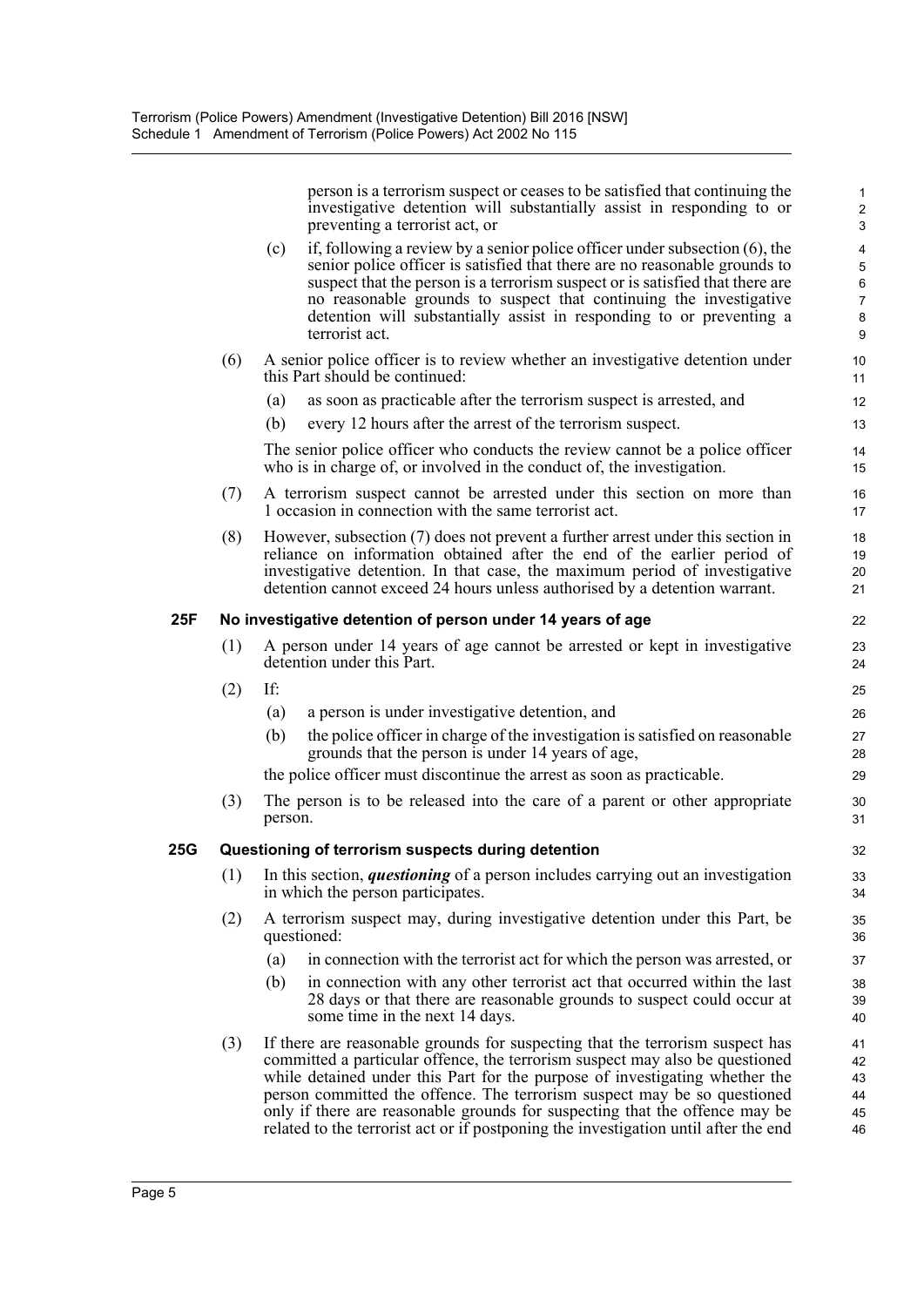of investigative detention under this Part may jeopardise the investigation or prosecution of the offence.

- (4) A terrorism suspect may be questioned during investigative detention under this Part only if the person is given the opportunity to rest for a continuous period of at least 8 hours in any period of 24 hours of detention and to have reasonable breaks during any period of questioning. This subsection does not prevent questioning that a senior police officer determines is necessary and reasonable because of the exceptional circumstances of the case. **Note.** Part 3.11 of the *Evidence Act 1995* sets out circumstances in which information obtained from the questioning of a detained suspect may be excluded by a court in subsequent criminal proceedings instituted against the suspect.
- (5) This section does not prevent questioning of a person for the purposes of:
	- (a) ensuring the safety and well-being of the person, or
	- (b) allowing a police officer to comply with a requirement imposed by law on the police officer in relation to the detention of the person.

#### **25H Maximum period of investigative detention**

- (1) The maximum period of investigative detention of a terrorism suspect under this Part is:
	- (a) the period of 4 days, or
	- (b) if the maximum period of investigative detention is extended by a detention warrant—the maximum period authorised by the warrant.
- (2) The total maximum period of investigative detention cannot exceed 14 days after the terrorism suspect was arrested.

#### **25I Warrant to extend initial period of investigative detention**

- (1) A police officer authorised by a senior police officer may, before the end of the current maximum period of investigative detention, apply to an eligible Judge for a warrant to extend the maximum period of investigative detention if:
	- (a) the police officer has reasonable grounds for suspecting that the person continues to be a terrorism suspect, and
	- (b) the police officer is satisfied that the extension will substantially assist in responding to or preventing the terrorist act.
- (2) The terrorism suspect, or his or her legal representative, may make representations to the eligible Judge about the application.
- (3) An eligible Judge may issue a detention warrant that extends the maximum period of investigative detention of the terrorism suspect by a period not exceeding 7 days.
- (4) The maximum period of investigative detention may be extended by a detention warrant on more than 1 occasion, so long as the total period of investigative detention after the arrest of the terrorism suspect does not exceed 14 days.
- (5) An eligible Judge is not to issue a detention warrant unless satisfied that:
	- (a) the investigation is being conducted diligently and without unnecessary delay, and
	- (b) there are reasonable grounds for suspecting that the person continues to be a terrorism suspect, and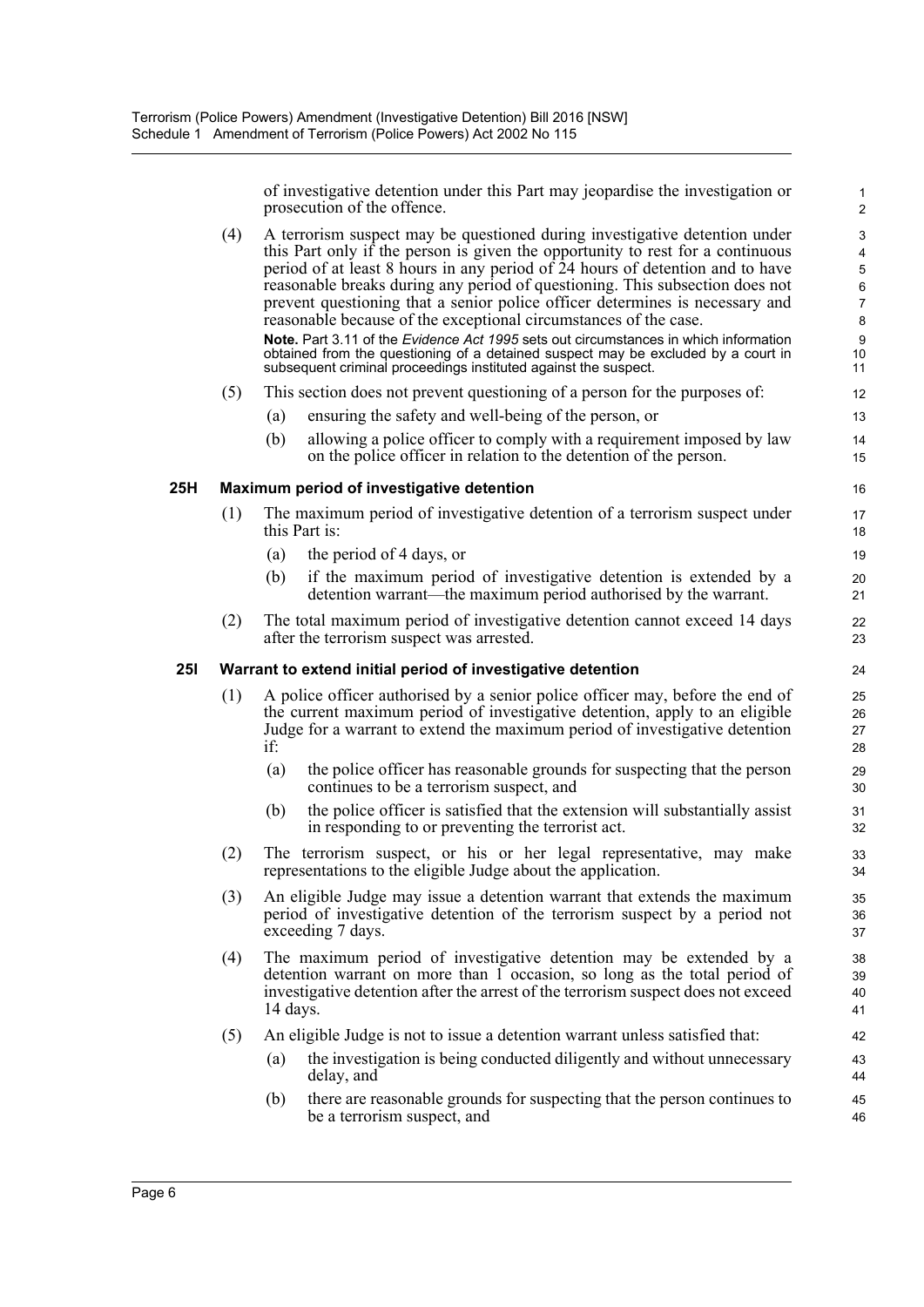(c) there are reasonable grounds for suspecting that any future terrorist act concerned could occur at some time in the next 14 days (or so occur if the terrorism suspect is released from detention), and

- (d) the extension will substantially assist in responding to or preventing the terrorist act concerned.
- (6) A detention warrant may contain such directions as the eligible Judge considers appropriate in relation to the conditions under which the terrorism suspect is kept in custody for investigative detention. The investigative detention of the terrorism suspect is subject to any such direction included in the warrant.
- (7) As soon as reasonably practicable after a detention warrant is issued, the custody manager for the terrorism suspect:
	- (a) must give the terrorism suspect a copy of the warrant, and
	- (b) must orally inform the terrorism suspect of the nature of the warrant and its effect.
- (8) An eligible Judge who deals with an application for a detention warrant is to disqualify himself or herself from presiding in any subsequent trial of the terrorism suspect for an offence that relates to the matters to which the application relates.

#### **25J Provisions relating to applications for and issue of detention warrants**

- (1) An application for a detention warrant may be made by the applicant in person or by telephone.
- (2) In the case of an application made in person, the eligible Judge is not to issue a detention warrant unless the information given by the applicant in or in connection with the application is verified before the Judge on oath or affirmation or by affidavit. The eligible Judge may administer an oath or affirmation or take an affidavit for the purposes of the application.
- (3) In the case of an application made by telephone:
	- (a) the eligible Judge is not to issue a detention warrant unless satisfied the warrant is required urgently and that it is not practicable for the application to be made in person, and
	- (b) the detention warrant is to be furnished to the applicant or the applicant is to be informed by the eligible Judge of the terms of the warrant, and
	- (c) the applicant must, within 1 day after the day on which the warrant is issued, give or transmit to the eligible Judge an affidavit setting out the information on which the application was based that was given to the eligible Judge when the application was made.
- (4) A copy of an affidavit under this section is to be provided to the terrorism suspect or to his or her legal representative.
- (5) A person must not, in or in connection with an application for a detention warrant in person or by telephone, give information to an eligible Judge that the person knows to be false or misleading in a material particular. This subsection applies whether or not the information given is also verified on oath or affirmation or by affidavit.

Maximum penalty: 100 penalty units or imprisonment for 2 years, or both.

(6) An eligible Judge who issues or refuses to issue a detention warrant must cause a record to be made of the grounds relied on by the eligible Judge to justify the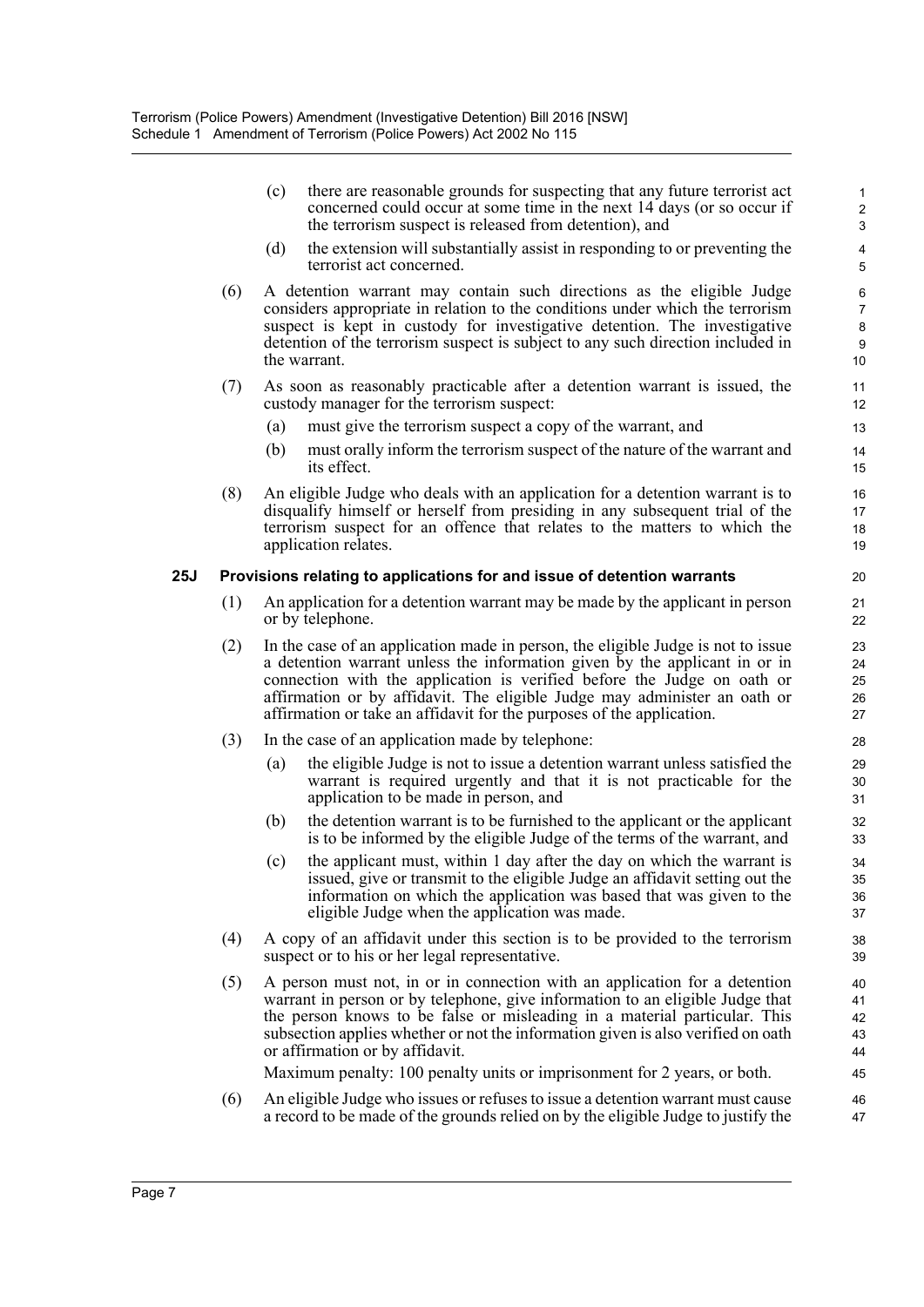issue of or refusal to issue the warrant. The regulations may make provision for or with respect to the keeping and inspection of any such record.

(7) This section is subject to section 25K.

#### **25K Prevention of disclosure of criminal intelligence**

- (1) In this section, *criminal intelligence* means any report or other information whose disclosure:
	- (a) will have a prejudicial effect on the prevention, investigation or prosecution of an offence, or
	- (b) will result in the existence or identity of a confidential source of information relevant for law enforcement purposes being revealed or made discoverable, or
	- (c) will result in confidential investigative methods or techniques used by police or security agencies being revealed or discoverable, or
	- (d) will endanger a person's life or physical safety.
- (2) The eligible Judge to whom an application for a detention warrant is made may, at the request of the applicant, determine that particular information provided in or in connection with the application is criminal intelligence.
- (3) If the eligible Judge makes that determination:
	- (a) the information is not to be provided to the terrorism suspect, or to his or her legal representative, for the purpose of making representations to the eligible Judge about the application or other purpose and is to be excluded from the copy of any affidavit provided to the terrorism suspect or to his or her legal representative (but the terrorism suspect, or his or her legal representative, is to be informed that a determination under this section has been made), and
	- (b) the eligible Judge is to ensure that the information is not disclosed in the record made of the grounds relied on by the eligible Judge to justify the issue of or refusal to issue the detention warrant, or otherwise disclosed by the eligible Judge to any person, and
	- (c) the eligible Judge is, to the extent that the information was relied on as grounds to justify the issue of the detention warrant, to include a statement to that effect in the record made by the eligible Judge.
- (4) If the eligible Judge refuses to make that determination:
	- (a) the applicant is entitled to withdraw the information as grounds for issuing the detention warrant, and
	- (b) the information so withdrawn is not to be disclosed to any person or taken into consideration by the eligible Judge in deciding whether to issue the detention warrant.

#### **25L Monitoring contact with family members and others (except legal representatives)**

- (1) This section applies to contact that a terrorism suspect has with a person while under investigative detention that the police officer in charge of the investigation of the terrorism suspect requires to be monitored (except contact with the legal representative of the terrorism suspect).
- (2) The contact a terrorism suspect has with any such person may take place only if it is conducted in such a way that the contact, and the content and meaning of the communication that takes place during the contact, can be effectively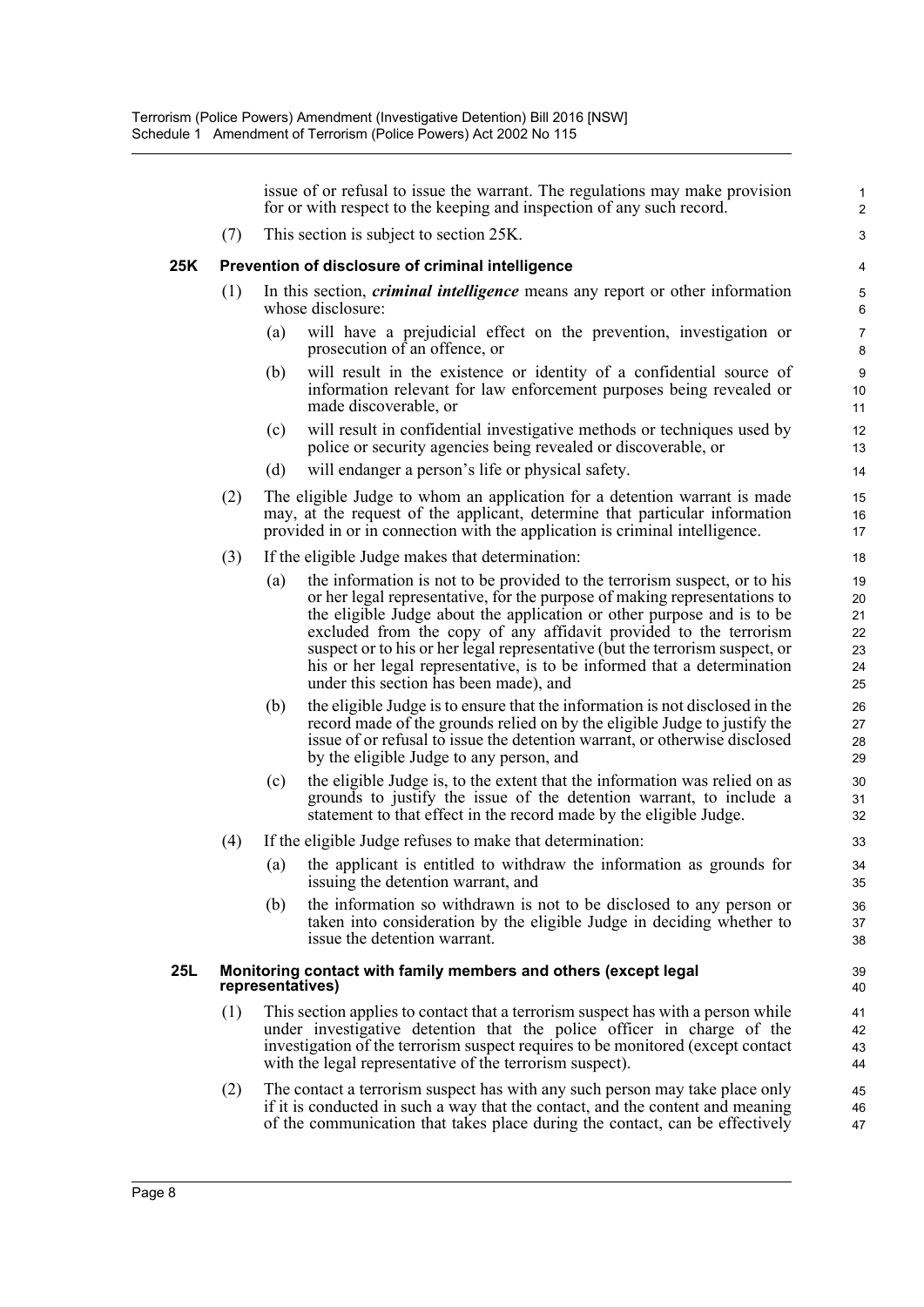monitored by a police officer exercising authority in connection with the investigative detention.

- (3) The contact may take place in a language other than English only if the content and meaning of the communication that takes place during the contact can be effectively monitored with the assistance of an interpreter (including an interpreter who is a police officer).
- (4) If the terrorism suspect indicates that he or she wishes the contact to take place in a language other than English, the police officer who is detaining the terrorism suspect is to:
	- (a) arrange for the services of an appropriate interpreter to be provided if it is reasonably practicable to do so during the period during which the person is being detained, and
	- (b) if it is reasonably practicable to do so—arrange for those services to be provided as soon as practicable.

#### **25M Prohibited contact direction in detention warrant**

- (1) A police officer who applies to an eligible Judge for a detention warrant in relation to a terrorism suspect may request the eligible Judge to direct, in and by the warrant, that the terrorism suspect is not, while under investigative detention pursuant to the warrant, to contact a person specified in the direction (a *prohibited contact direction*). The information given by the police officer in connection with the application for the detention warrant is to include the grounds on which any such direction is requested.
- (2) The eligible Judge may include the prohibited contact direction in the detention warrant if satisfied that the direction is reasonably necessary to achieve the purposes of the investigative detention under this Part. The investigative detention of the terrorism suspect is subject to a prohibited contact direction included in the detention warrant.
- (3) A prohibited contact direction may prevent contact with a specified person of any kind (including a legal representative of the terrorism suspect).
- (4) A prohibited contact direction may be revoked by an eligible Judge, on application made by the terrorism suspect concerned or on application made by a police officer.
- (5) For the purpose of making a prohibited contact direction, a detention warrant may be issued before the expiry of the current maximum period of investigative detention (including before the expiry of the initial period of 4 or 2 days after the arrest of the terrorism suspect). The warrant may limit the maximum period of investigative detention to the then current maximum period of detention, and in that case section 25I (5) (a) and (d) do not apply to the issue of the warrant.
- (6) A terrorism suspect may be prevented from contacting a person to be specified in a proposed prohibited contact direction requested under this section until the request has been determined.

#### **25N Additional safeguards for detained persons**

- (1) The regulations may make provision for or with respect to safeguards for persons while under investigative detention.
- (2) Those provisions are in addition to the safeguards applied by section 25O. **Note.** The applied provisions under section 25O include the special safeguard provisions for children under 18 years and other vulnerable persons of Division 3 of Part 3 of the *Law Enforcement (Powers and Responsibilities) Regulation 2005*.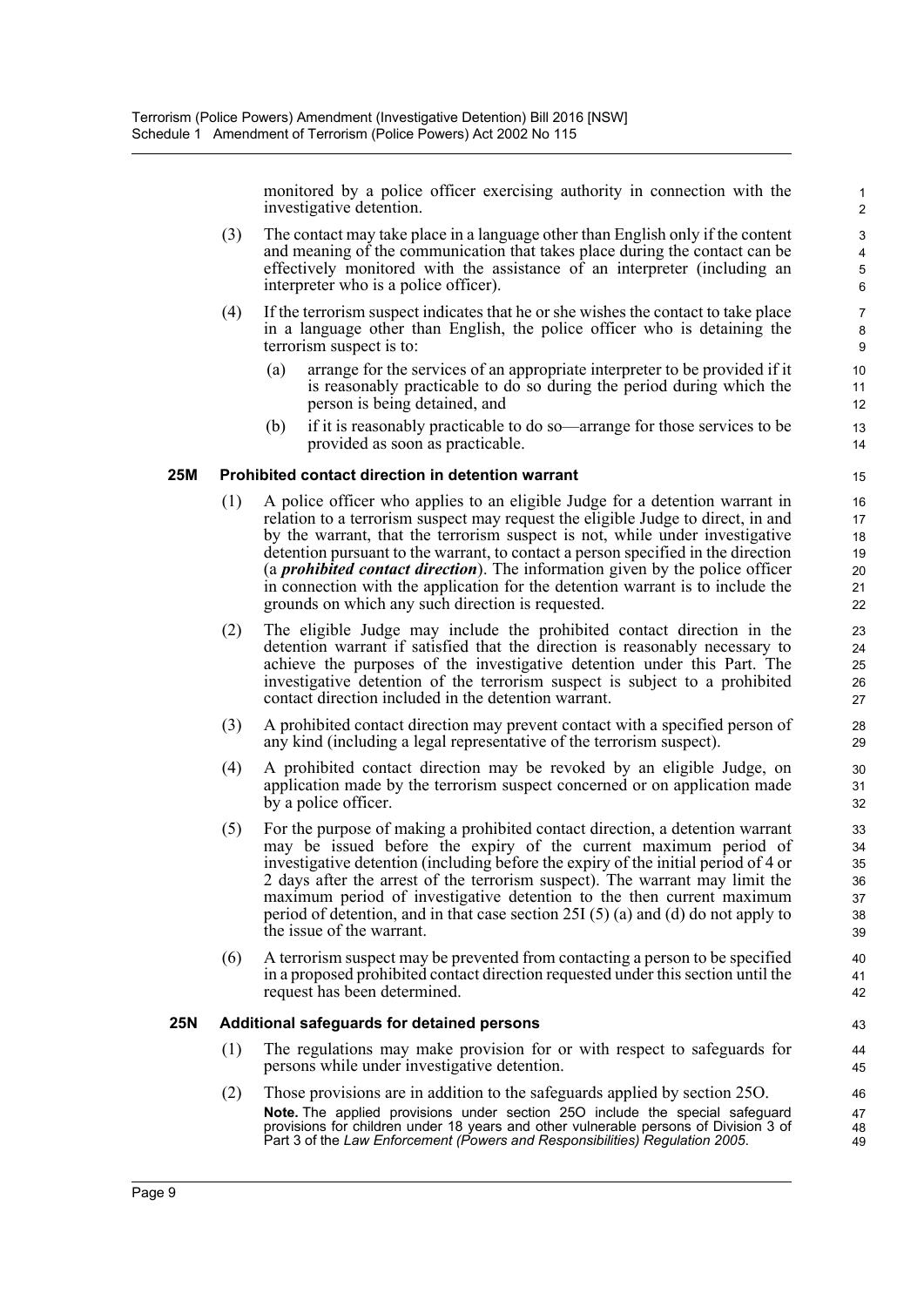#### **25O Application of other legislation**

| 25O | Application of other legislation                                                      |                                                                                                                                                                                                                                                                                                                                                                                                                                                                                                                                                                                                                               |                                                                                |  |
|-----|---------------------------------------------------------------------------------------|-------------------------------------------------------------------------------------------------------------------------------------------------------------------------------------------------------------------------------------------------------------------------------------------------------------------------------------------------------------------------------------------------------------------------------------------------------------------------------------------------------------------------------------------------------------------------------------------------------------------------------|--------------------------------------------------------------------------------|--|
|     | (1)                                                                                   | following provisions of the <i>Law Enforcement (Powers</i><br>The<br>and<br><i>Responsibilities</i> ) <i>Act 2002</i> (and the regulations and other instruments made<br>under that Act in connection with those provisions) extend (subject to this<br>Part) to the powers of police officers under this Part, with any modifications<br>prescribed by the regulations and any other necessary modifications:                                                                                                                                                                                                                | $\boldsymbol{2}$<br>$\mathsf 3$<br>$\overline{\mathbf{4}}$<br>$\mathbf 5$<br>6 |  |
|     |                                                                                       | (a)<br>Part 9 (Investigations and questioning), other than the provisions of that<br>Part relating to the maximum period of detention for investigation,                                                                                                                                                                                                                                                                                                                                                                                                                                                                      | $\overline{7}$<br>8                                                            |  |
|     |                                                                                       | Part 10 (Other powers relating to persons in custody and to other<br>(b)<br>offenders),                                                                                                                                                                                                                                                                                                                                                                                                                                                                                                                                       | $\boldsymbol{9}$<br>10                                                         |  |
|     |                                                                                       | Part 15 (Safeguards relating to powers),<br>(c)                                                                                                                                                                                                                                                                                                                                                                                                                                                                                                                                                                               | 11                                                                             |  |
|     |                                                                                       | Part 18 (Use of force),<br>(d)                                                                                                                                                                                                                                                                                                                                                                                                                                                                                                                                                                                                | 12                                                                             |  |
|     |                                                                                       | section 232 (Protection of police acting in execution of warrant),<br>(e)                                                                                                                                                                                                                                                                                                                                                                                                                                                                                                                                                     | 13                                                                             |  |
|     |                                                                                       | (f)<br>any other provisions prescribed by the regulations.                                                                                                                                                                                                                                                                                                                                                                                                                                                                                                                                                                    | 14                                                                             |  |
|     | (2)                                                                                   | The provisions of the Crimes (Forensic Procedures) Act 2000 (and the<br>regulations and other instruments made under that Act) relating to suspects<br>extend (subject to this Part) to terrorism suspects arrested under this Part.                                                                                                                                                                                                                                                                                                                                                                                          | 15<br>16<br>17                                                                 |  |
|     | (3)                                                                                   | A reference in the provisions referred to in subsections $(1)$ and $(2)$ :                                                                                                                                                                                                                                                                                                                                                                                                                                                                                                                                                    | 18                                                                             |  |
|     |                                                                                       | to an investigation as to whether a detained person committed the<br>(a)<br>offence for which the person is arrested—is to be construed as including<br>a reference to an investigation for the purposes of assisting in<br>responding to or preventing a terrorist act, or                                                                                                                                                                                                                                                                                                                                                   | 19<br>20<br>21<br>22                                                           |  |
|     |                                                                                       | (b)<br>to Part 9 of the Law Enforcement (Powers and Responsibilities) Act<br>2002 or to an investigation period under that Part—is to be construed as<br>including a reference to this Part or to a period of investigative detention<br>under this Part.                                                                                                                                                                                                                                                                                                                                                                     | 23<br>24<br>25<br>26                                                           |  |
|     | (4)                                                                                   | Nothing in this Part prevents a terrorism suspect from being arrested under<br>another law on the termination of an arrest under this Part, or from being<br>arrested under this Part on the termination of an arrest under another law, in<br>relation to the same terrorist act. Any such period of detention under this Part<br>is to be taken into account for the purposes of determining whether an<br>investigation period under another law is reasonable, and any such period of<br>detention under another law is to be taken into account for the purposes of the<br>issue of a detention warrant under this Part. | 27<br>28<br>29<br>30<br>31<br>32<br>33<br>34                                   |  |
|     | (5)                                                                                   | In subsection $(4)$ , a reference to another law is a reference to another law of<br>this jurisdiction or, to the extent that the legislative power of Parliament<br>permits, a reference to a law of the Commonwealth or of any other jurisdiction.                                                                                                                                                                                                                                                                                                                                                                          | 35<br>36<br>37                                                                 |  |
| 25P | Annual reports and information to be given to Police Minister and Attorney<br>General |                                                                                                                                                                                                                                                                                                                                                                                                                                                                                                                                                                                                                               |                                                                                |  |
|     | (1)                                                                                   | The Commissioner of Police must promptly advise the Police Minister and the<br>Attorney General whenever a terrorism suspect is arrested under this Part.                                                                                                                                                                                                                                                                                                                                                                                                                                                                     | 40<br>41                                                                       |  |
|     | (2)                                                                                   | The Commissioner of Police must report annually on the exercise of powers<br>under this Part by police officers.                                                                                                                                                                                                                                                                                                                                                                                                                                                                                                              | 42<br>43                                                                       |  |
|     | (3)                                                                                   | Each report is to be provided, within 4 months after each 30 June, to the Police<br>Minister and the Attorney General.                                                                                                                                                                                                                                                                                                                                                                                                                                                                                                        | 44<br>45                                                                       |  |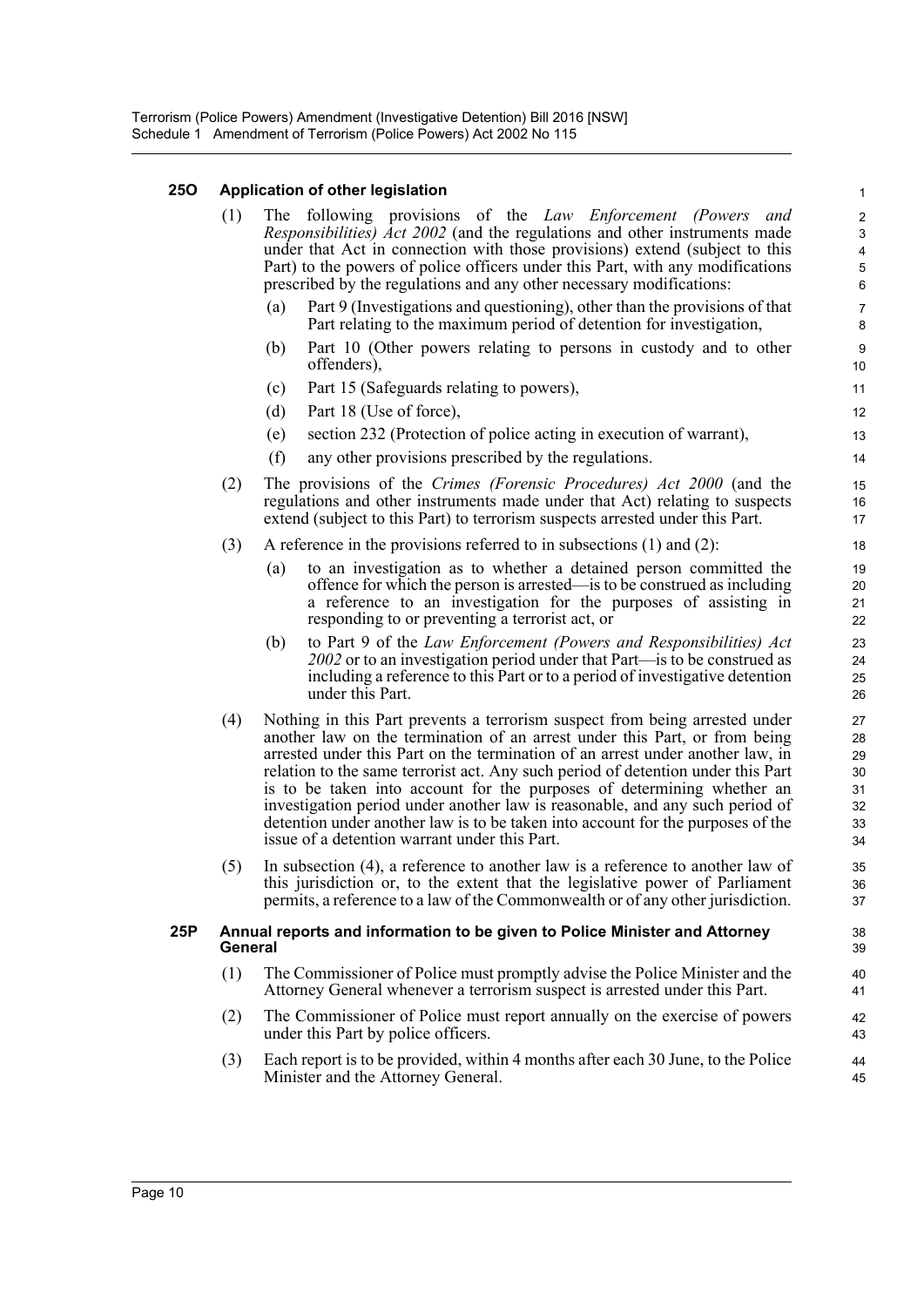- (4) The report is to specify the following matters in relation to the year ended on that 30 June:
	- (a) the number of terrorism suspects arrested under this Part,
	- (b) the period for which each such terrorism suspect was detained under this Part (including whether a detention warrant was issued and the additional period of detention authorised by the warrant),

- (c) the number of complaints made under any Act about conduct relating to investigative detention under this Part and the number of those complaints that are, or have been, the subject of an investigation under any Act,
- (d) any other matters requested by the Police Minister or the Attorney General.
- (5) The report may be combined with any other annual report of the NSW Police Force.
- (6) The report is to be tabled in each House of Parliament as soon as practicable after it is received by the Attorney General.

#### **25Q Review of Part**

- (1) The Minister is to review this Part to determine whether the policy objectives of this Part remain valid and whether the terms of this Part remain appropriate for securing those objectives.
- (2) The review is to be undertaken as soon as possible after the period of 3 years from the commencement of this Part.
- (3) A report on the outcome of the review is to be tabled in each House of Parliament within 12 months after the end of the period of 3 years.

#### **[6] Section 26D When preventative detention orders may be made**

Omit "Any such terrorist act must be imminent and, in any event, be expected to occur at some time in the next 14 days." from section 26D (1).

Insert instead "There must be reasonable grounds to suspect that any such terrorist act could occur at some time in the next 14 days.".